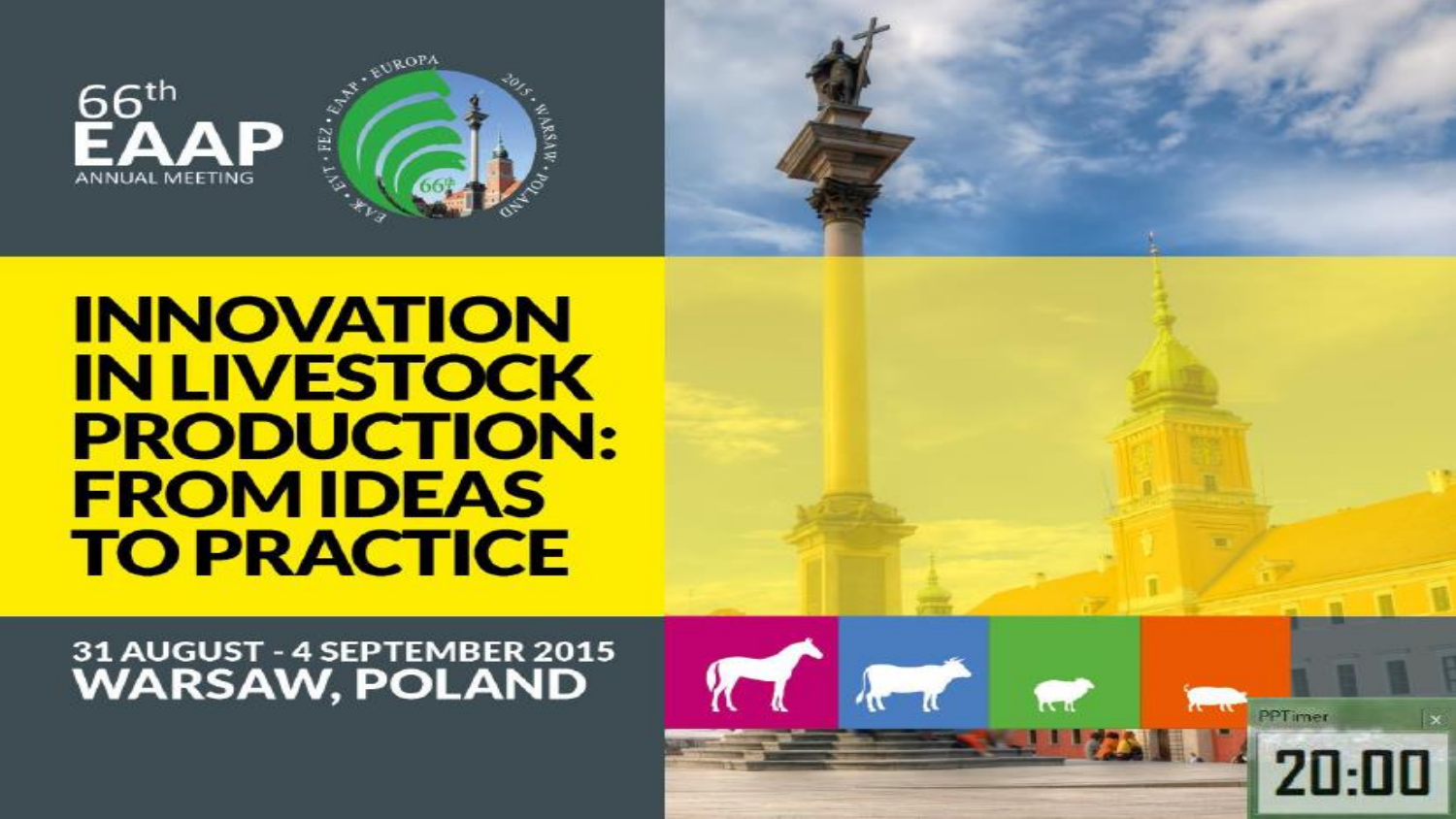# Differences between cloned and noncloned cows during the first lactation

F. Montazer-Torbati, M. Boutinaud F. Jaffrezic, D. Lalöe C. Richard, H. Jammes, J.P. Renard **E. Devinoy**

[eve.devinoy@jouy.inra.fr](mailto:eve.devinoy@jouy.inra.fr)

INRA UMR1313, GABI, Jouy en Josas, France





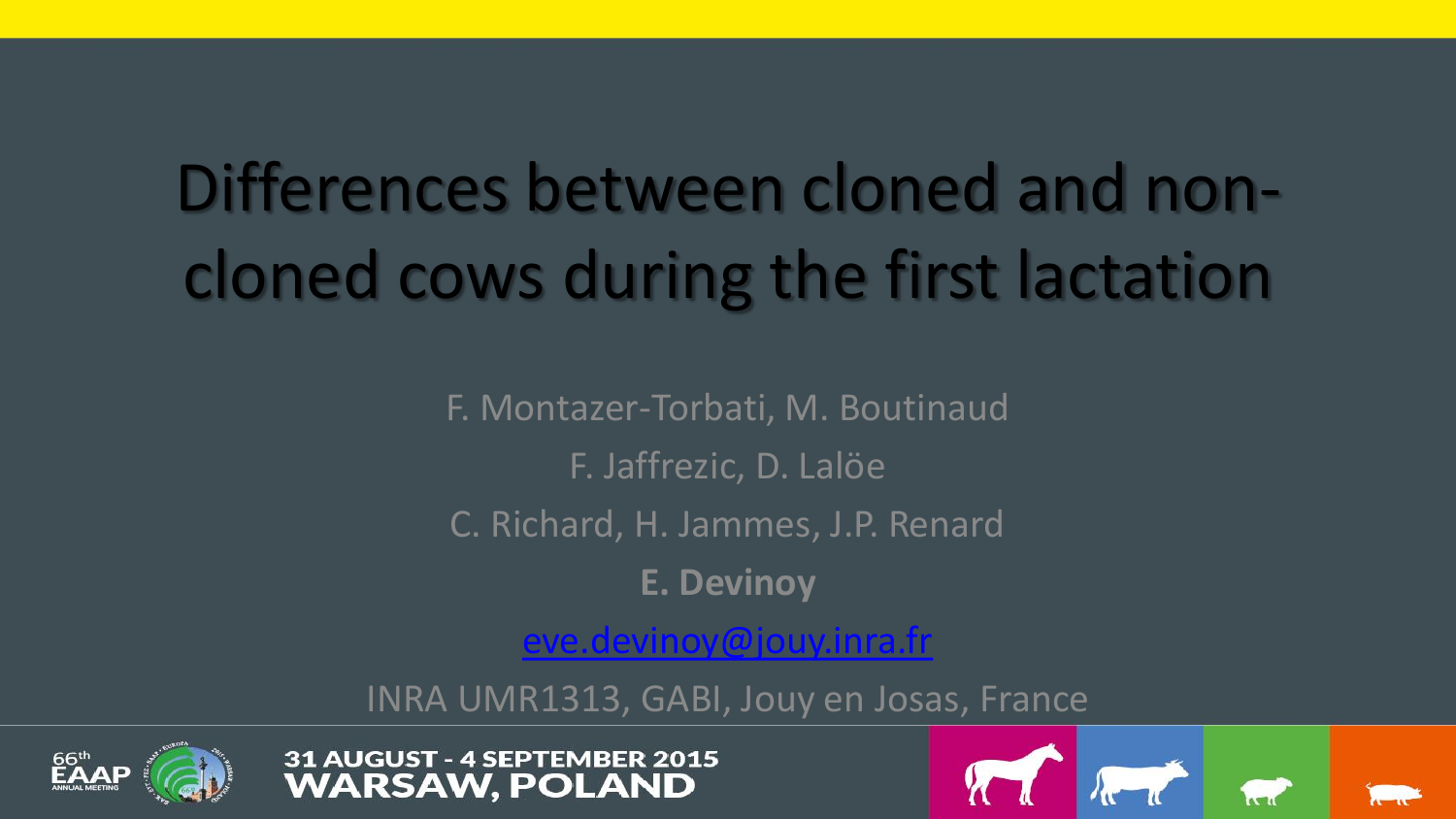## Introduction

- The high variability in bovine milk production depends both on genetic and environmental factors
- Whereas genomic selection has contributed to largely improve milk production, mechanisms underlying the influence of the environment are mostly unknown
	- They can be studied using cloned cows (obtained through nuclear transfer), presumed to have identical genomes







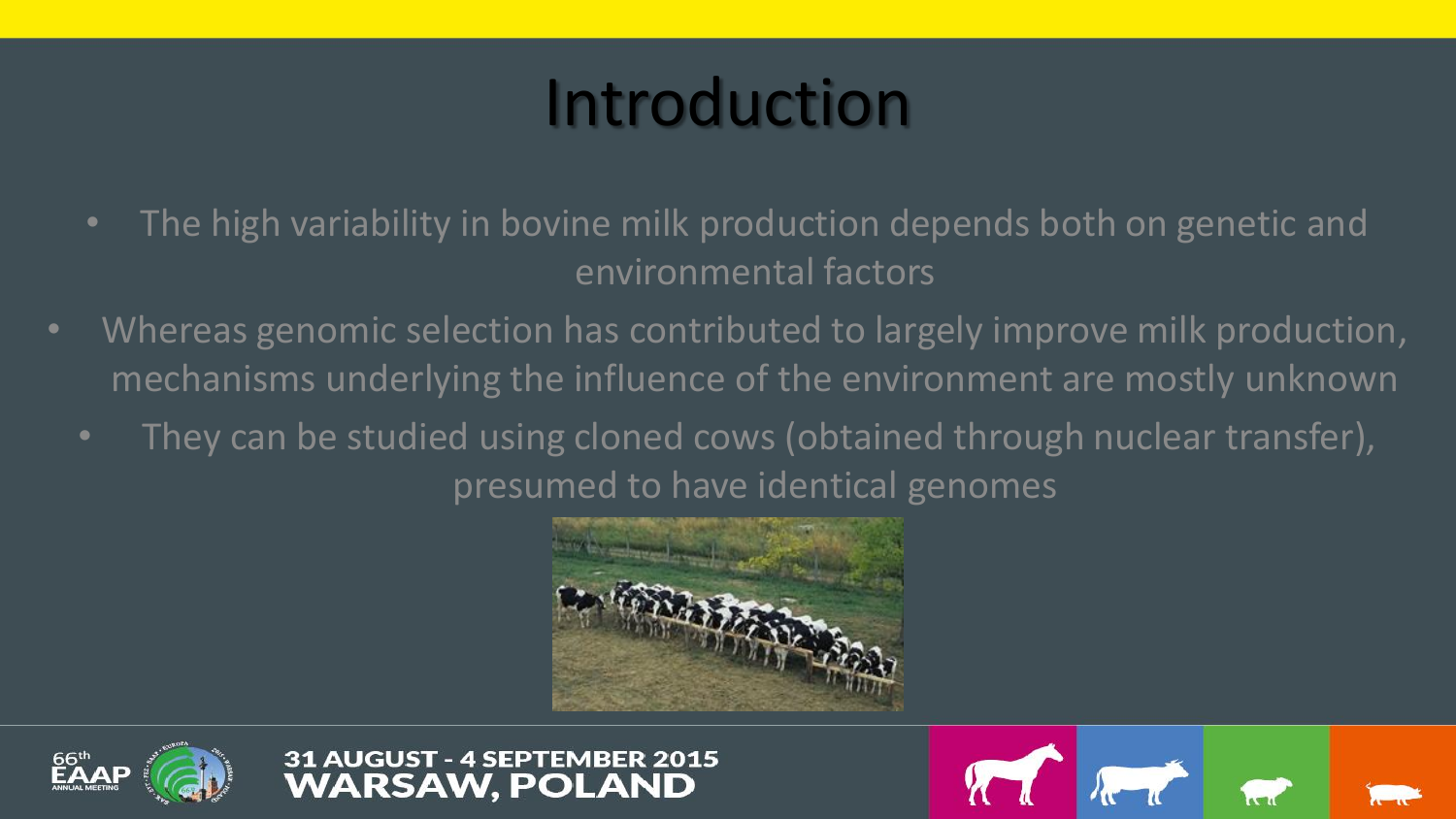#### Experimental procedures

Cloned cows (n=9) and non cloned cows (n=9) Prim'Holstein cows:

#### • Produced at similar period of the year



#### Weight (kg) Cloned cows  $\Omega$  200 400 Age (days) 0 200 400 Differences in slopes of curves (p=0.0003)

• Raised in similar conditions



#### 31 AUGUST - 4 SEPTEMBER 2015 **WARSAW. POLAND**

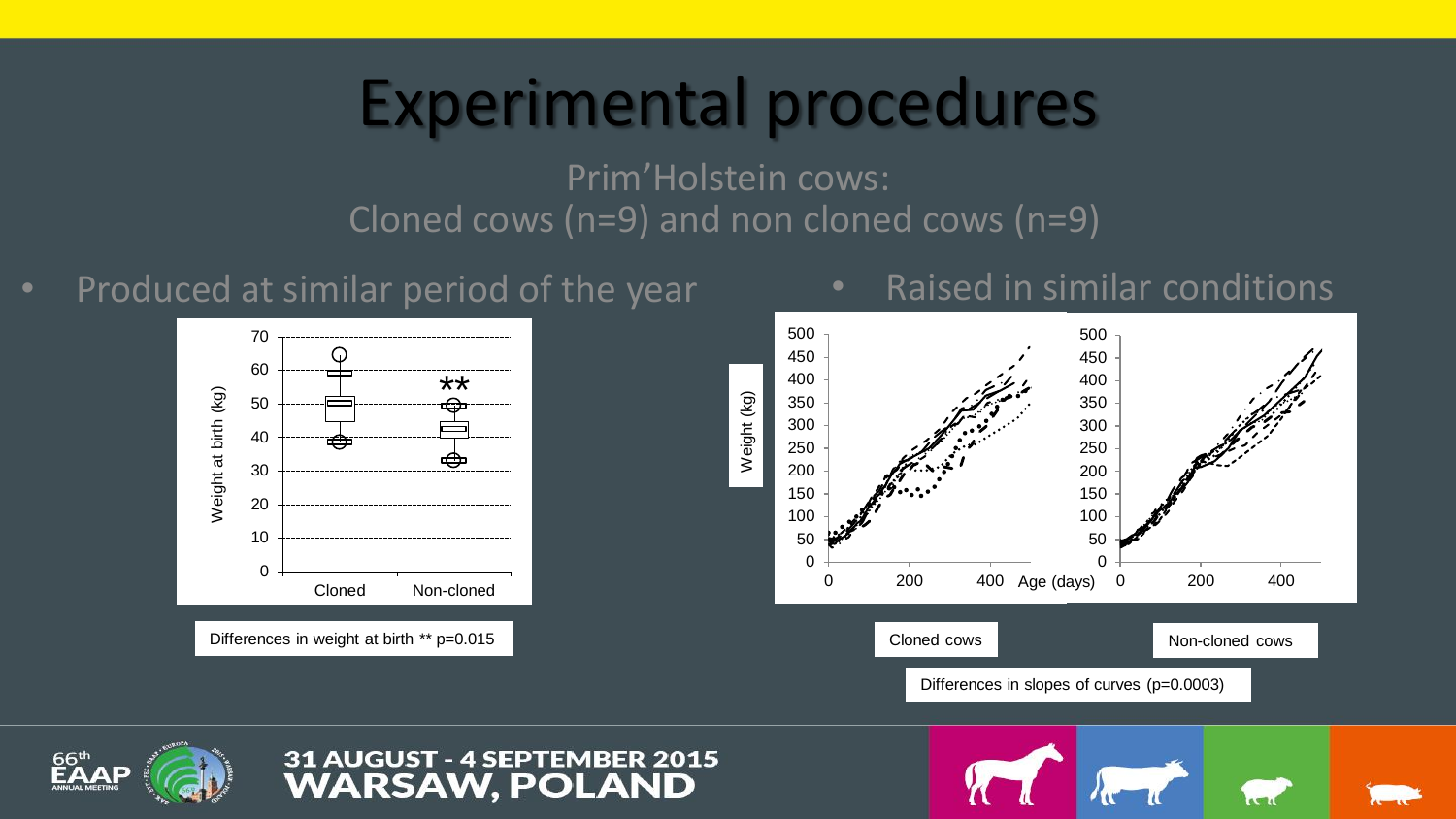#### Reproduction

- All cows were inseminated at the age of 1.5 year
	- Eight cloned and 7 non-cloned cows delivered
- Body condition score at calving was lower ( $\Delta BSC = -0.6$ ) for cloned cows







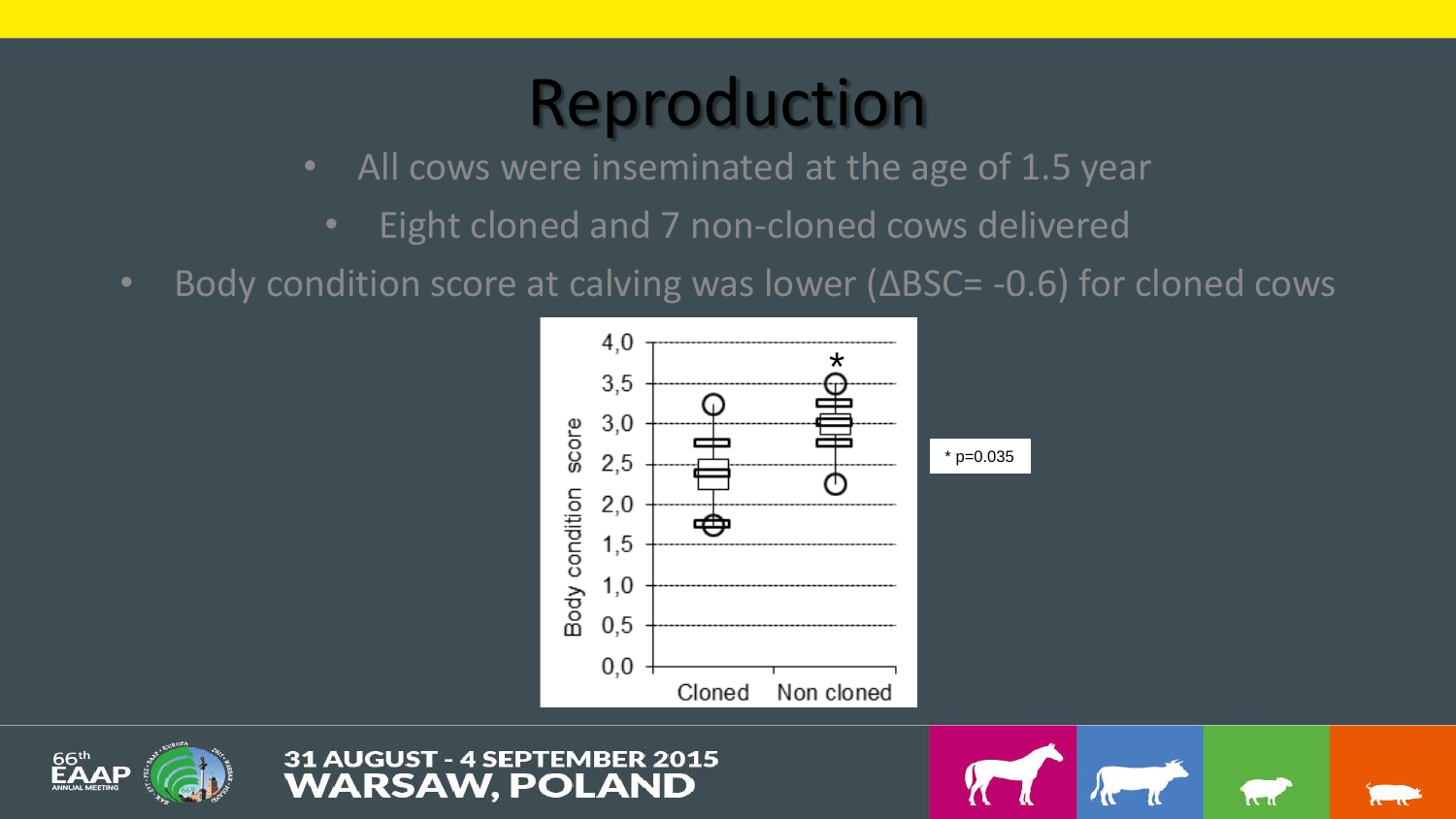## Milk production during 200 DIM

• Milk yield was highly variable among animals but similar between the 2 groups • Milk protein and fat contents were less variable in cloned cows

**AUGUST - 4 SEPTEMBER 2015** 

**WARSAW. POLAND** 



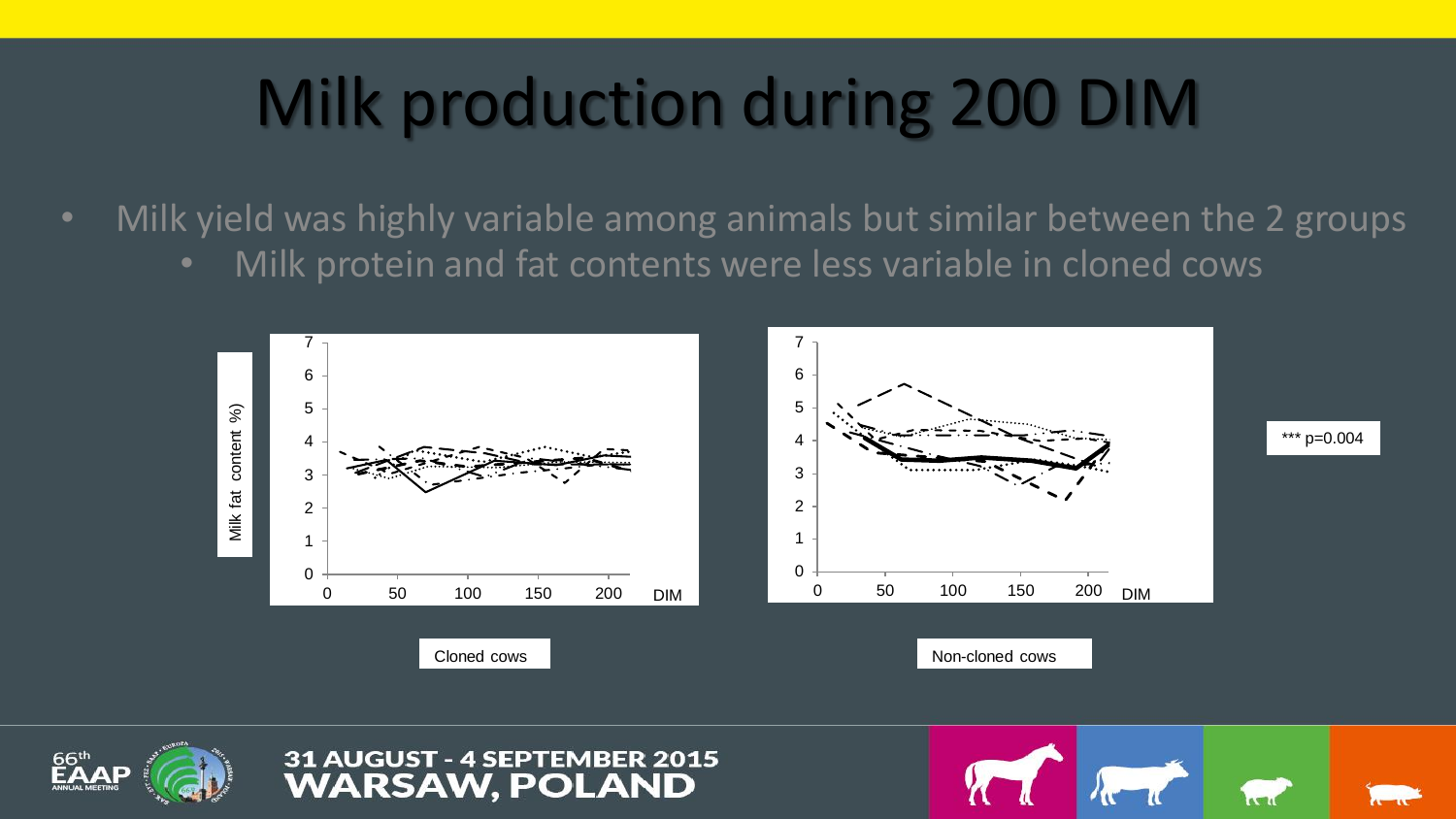### Milk composition around 67 DIM

• Lower protein, fat and lactose contents were observed in cloned cows

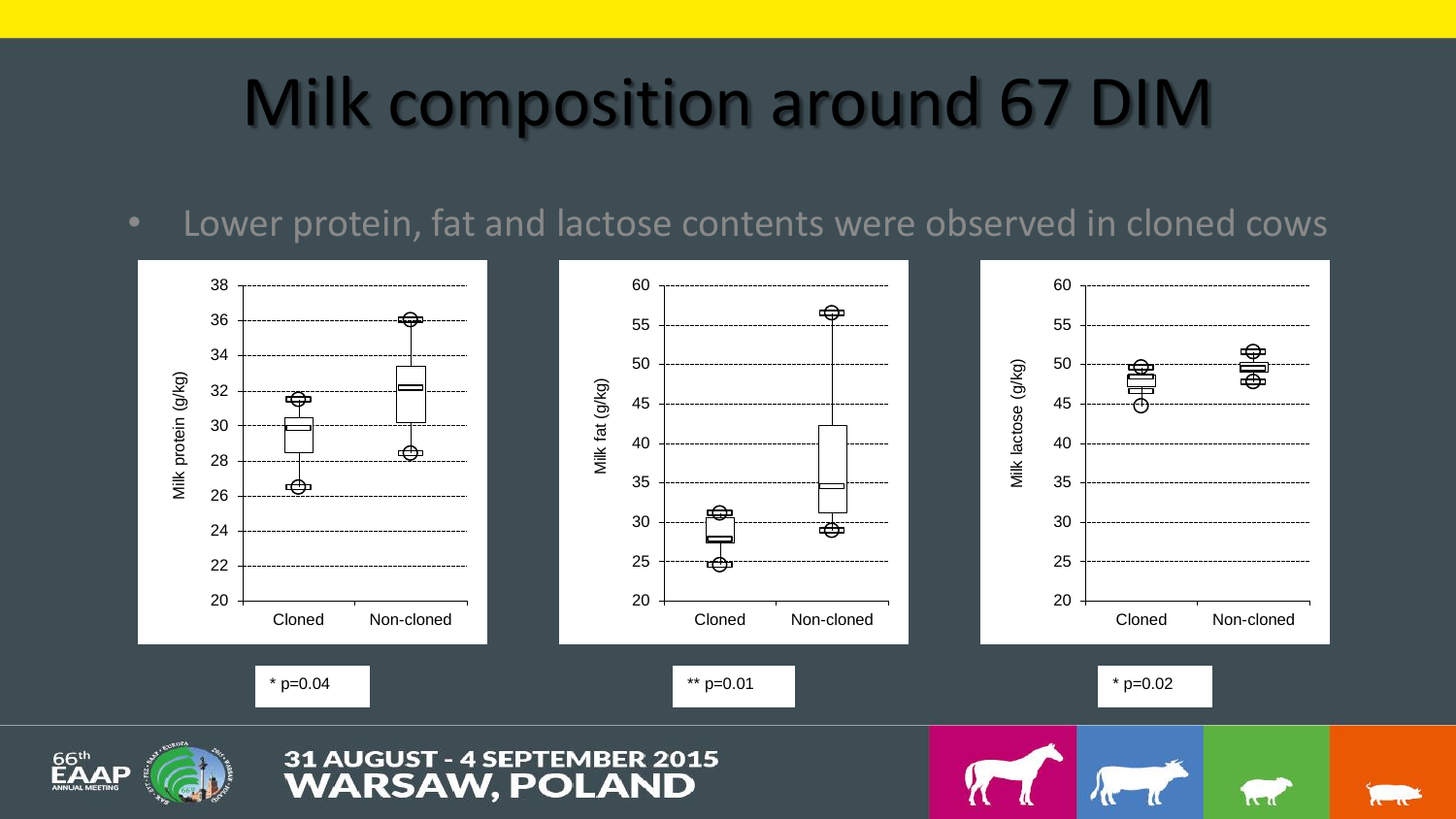## Mammary biopsy analyses

- Around 67 DIM, biopsies were collected from a rear quarter of the udder
- Five biopsies in each group contained more than 60% of mammary epithelial tissue





Cloned cow Non-cloned cow

• They were from a sub-selection of cows which had a milk production representative of that observed among cows in each group.





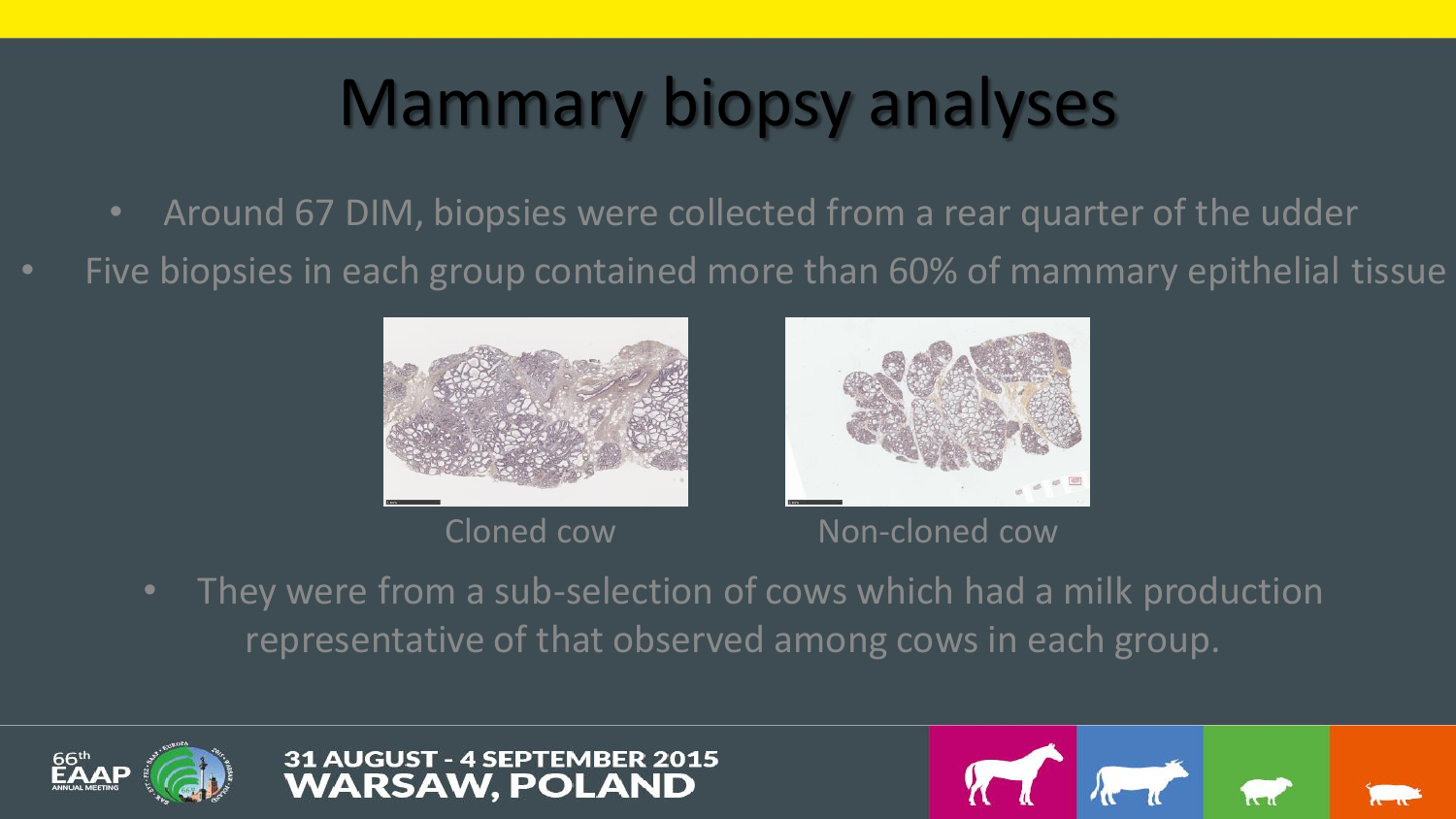#### RNA and milk synthesis

Levels of transcripts involved in most casein, fat or lactose syntheses were highly variable and in the average lower in cloned cows but not different between cloned and non-cloned cows, (except CSN1S2)







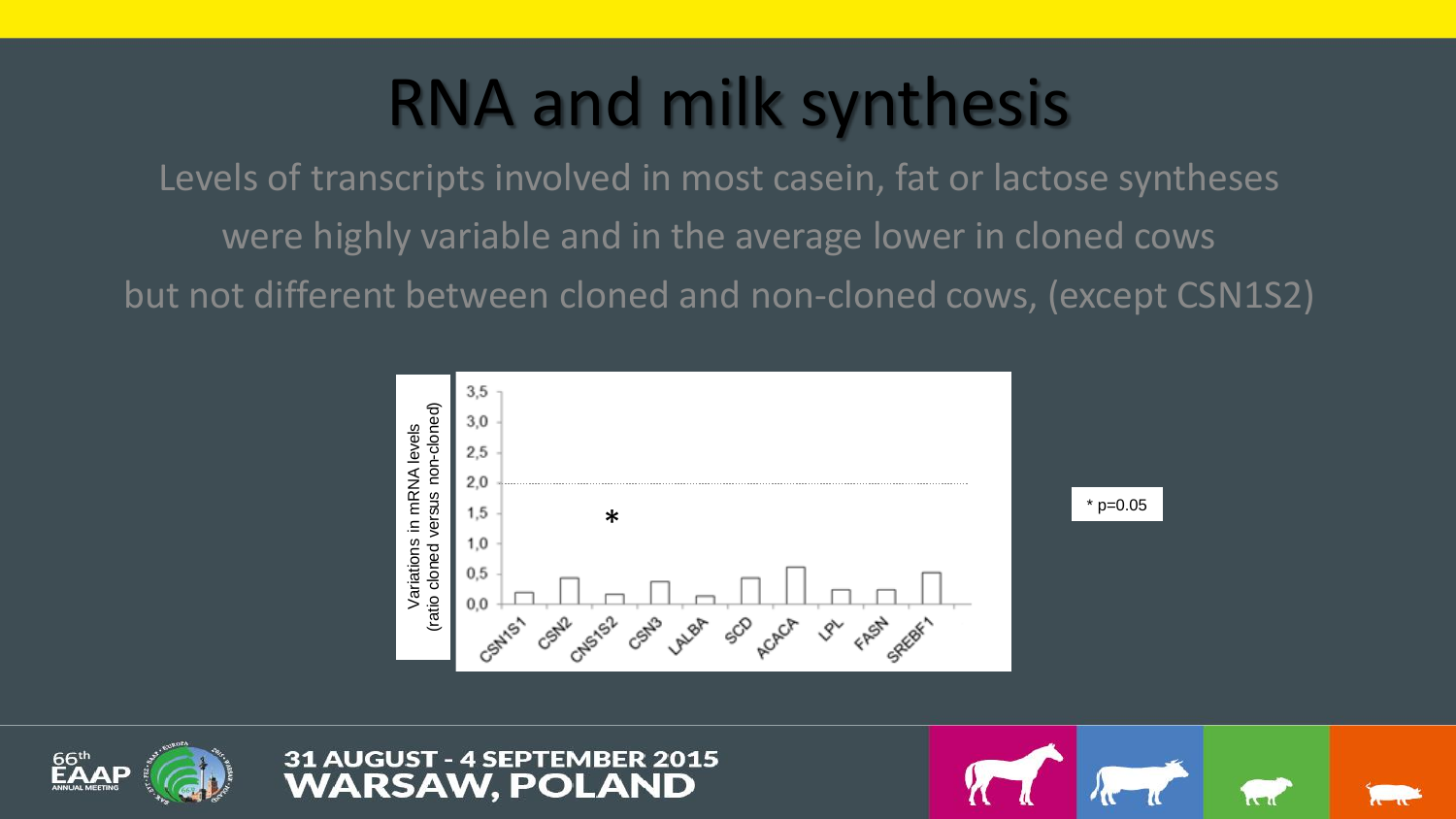#### Milk somatic cell counts (SCC) in cloned cows

- Higher milk SCC, as an average (p=0.1)
- Increased frequency of high SCC (p=0.09)

• Higher apoptotic rate (TUNEL)



During lactation, a slow renewal of mammary cells is observed (0,3% per 24h) Mammary specific DNA methylation profiles are likely to be maintained by DNMT1

> UGUST - 4 SEPTEMBER 2015 **ARSAW. POLAND**

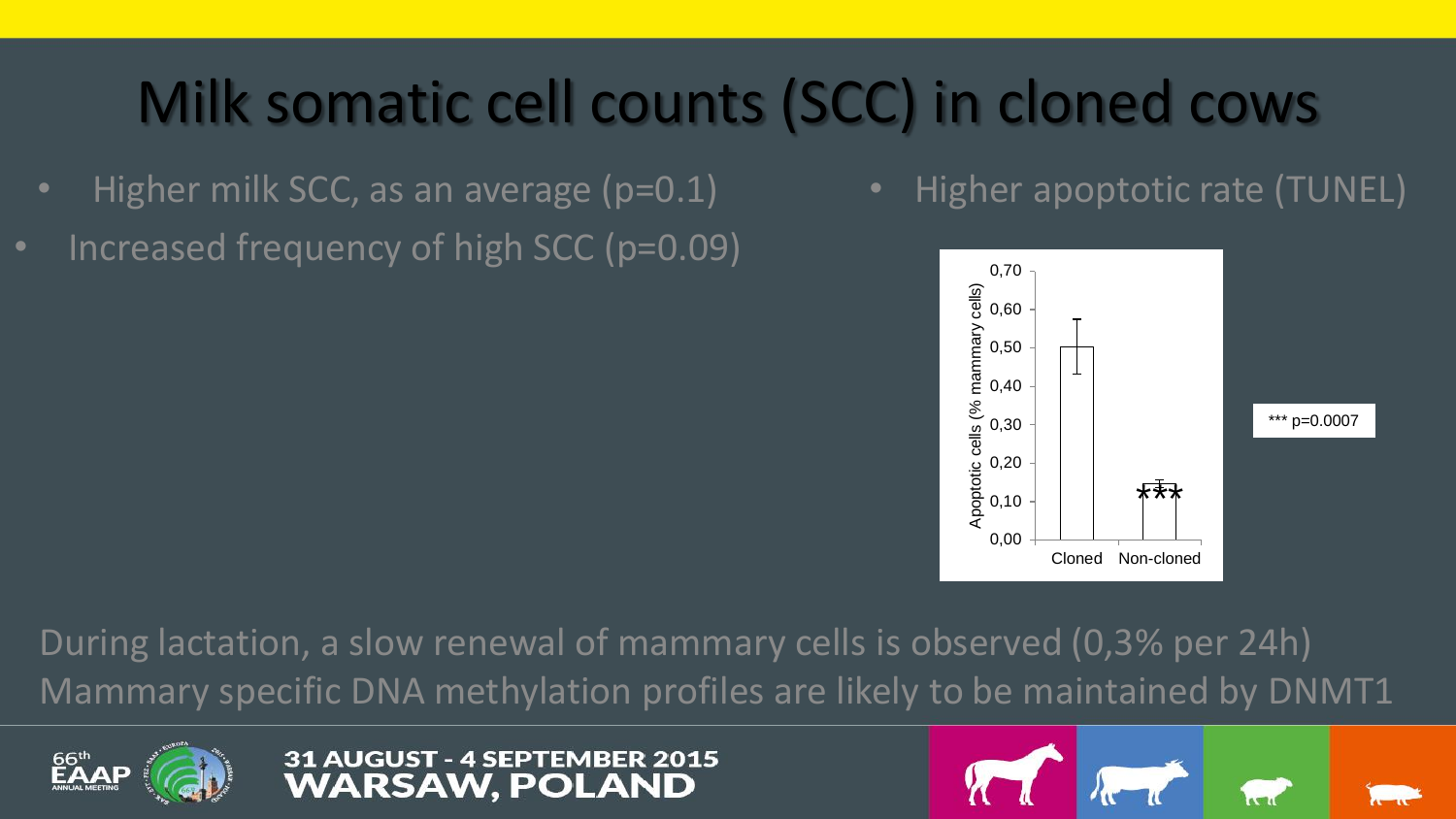#### DNA methylation- *DNMT1* mRNA

• *DNMT1* RNA levels were higher (p=0.05) in cloned cows

• *DNMT1* RNA levels were related to the apoptotic rates (TUNEL)







#### **AUGUST - 4 SEPTEMBER 2015 WARSAW. POLAND**

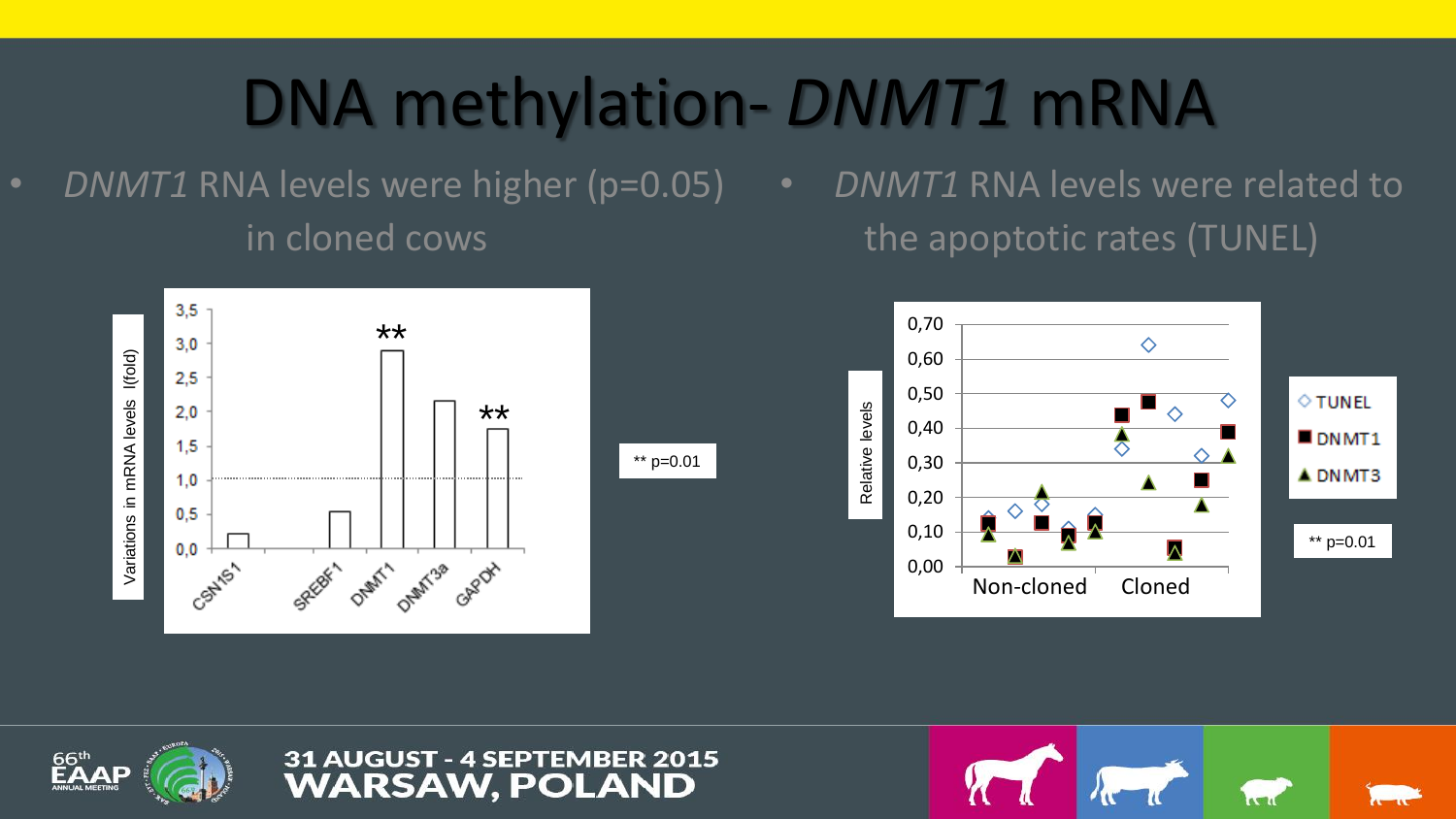#### **Conclusions**

- Lactation and milk production in cloned cows exhibit slight differences as compared to those of non-cloned cows
	- Higher somatic cell counts, higher apoptotic rates in relation with modifications of global DNA methylation profiles may explain such differences